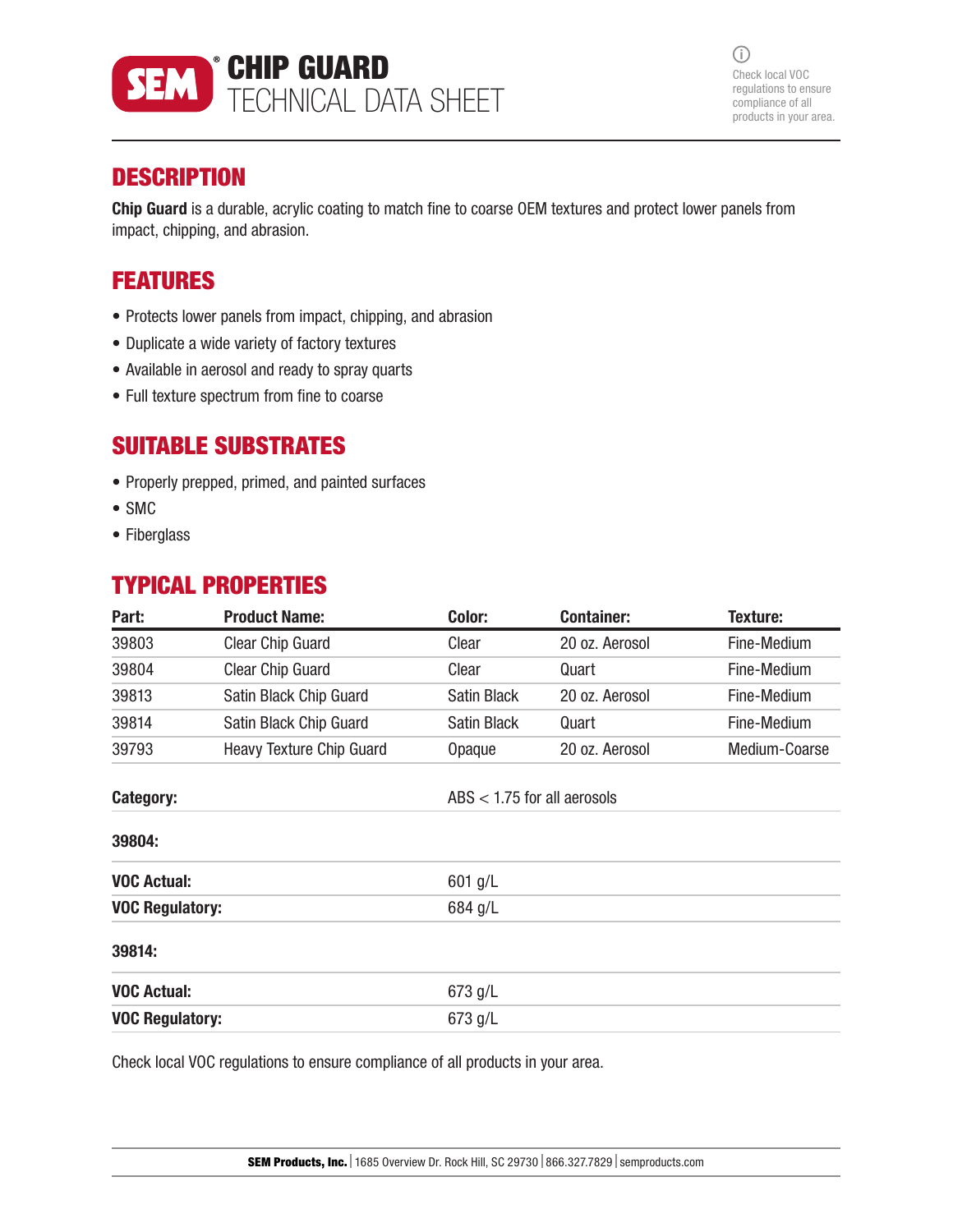$(i)$ Check local VOC regulations to ensure compliance of all products in your area.

# HANDLING AND APPLICATION

### PREPARATION:

- 1. Clean surface thoroughly with SEM Solve or XXX Universal Surface Cleaner.
- 2. Remove any loose paint and sand with 400 grit paper.
- 3. Blow off and clean again with SEM Solve or XXX Universal Surface Cleaner.

### MIXING:

Shake or stir thoroughly before use. For best results, use at approximately 70°F (21°C). 39804 and 39814 are ready to spray. DO NOT THIN.

### APPLICATION:

### AEROSOL:

| Distance:          | $18 - 24"$                                                  |
|--------------------|-------------------------------------------------------------|
| Coats:             | $2 - 3$ medium wet                                          |
| <b>Flash Time:</b> | $5 - 10$ minutes between coats                              |
| <b>Top Coat:</b>   | 2 – 4 hours for Clear Chip Guard and Satin Black Chip Guard |
|                    | 30 – 45 minutes for Heavy Texture Chip Guard                |

BULK:

| Air Pressure:      | $25 - 30$ psi with non-HVLP equipment                       |
|--------------------|-------------------------------------------------------------|
|                    | $8 - 10$ psi at the cap with HVLP                           |
| <b>Fluid Tip:</b>  | 1.8                                                         |
| Distance:          | $8 - 10$ "                                                  |
| Coats:             | $2 - 3$ medium wet                                          |
| <b>Flash Time:</b> | $5 - 10$ minutes between coats                              |
| <b>Top Coat:</b>   | 2 - 4 hours for Clear Chip Guard and Satin Black Chip Guard |

#### Note:

Low air pressure and close spray distance results in heavier texture, while higher air pressure and increased spray distance offers a finer texture.

#### Note:

May cause lifting of some top coat refinishes. DO NOT USE over enamel or uncured finishes. Always test for compatibility prior to use.